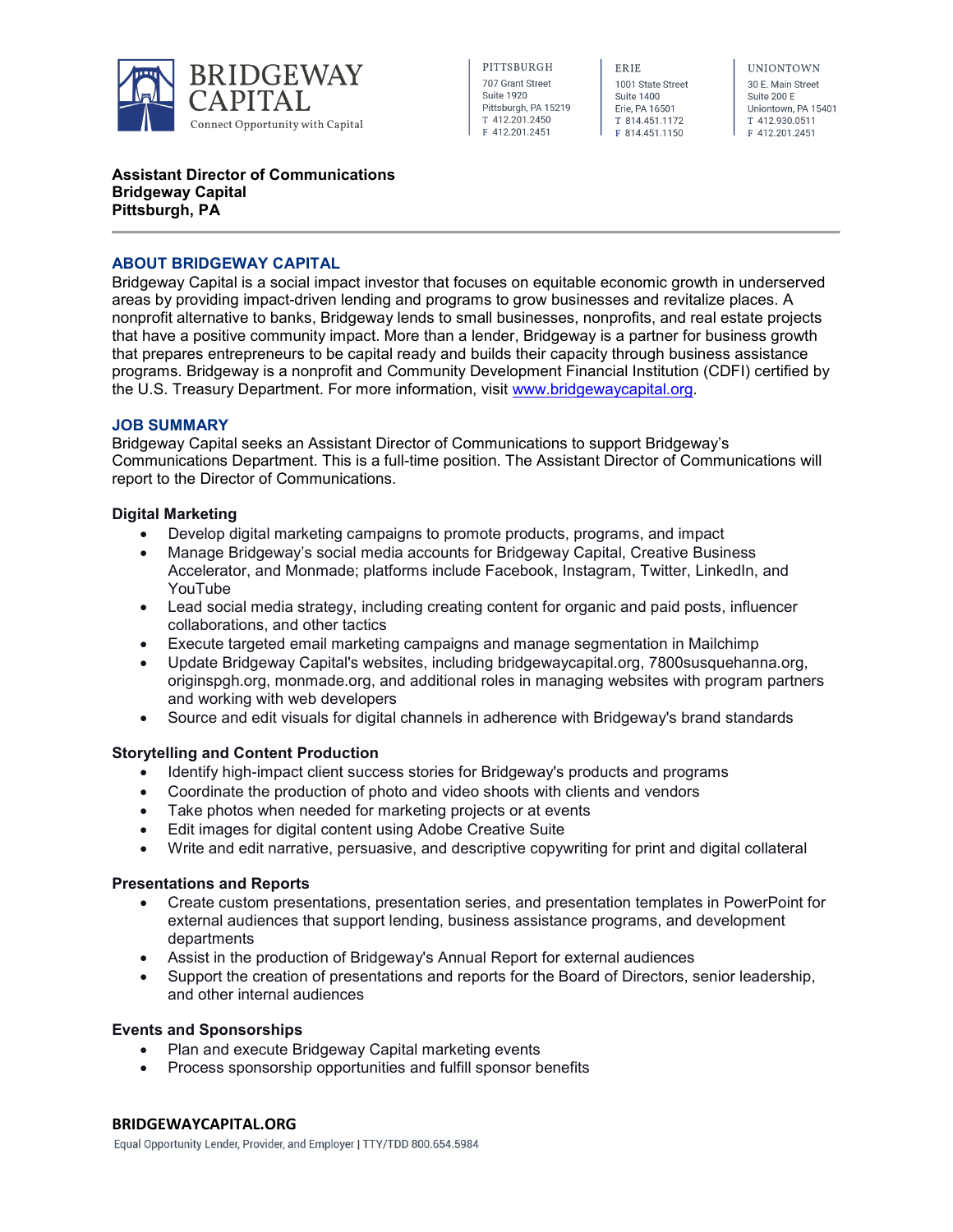

| PHISBURGH            |
|----------------------|
| 707 Grant Street     |
| <b>Suite 1920</b>    |
| Pittsburgh, PA 15219 |
| T4122012450          |
| F 412.201.2451       |

ERIE 1001 State Street Suite 1400 Frie PA 16501 T 814.451.1172 F 814.451.1150

**UNIONTOWN** 30 F Main Street Suite 200 E Uniontown, PA 15401 T 412.930.0511 F 412.201.2451

## **Public Relations**

- Identify stories to pitch to the press and write or work with contracted marketing agencies to draft and distribute press releases
- Field inquiries from media outlets
- Update media kits and boilerplate language
- Prepare staff for speaking engagements, features, and interviews
- Coordinate press events, such as ribbon-cutting ceremonies and filmed segments

## **Print and Digital Collateral**

- Design print and digital materials using Adobe Creative Suite
- Work with vendors on the creative concept, design, and printing process

## **Advertising**

- Coordinate advertising packages with media outlets
- Design print and digital ads using Adobe Creative Suite and work with vendors on ad design
- Track metrics for marketing reports

## **Cross-Department Collaboration**

- Facilitate monthly meetings with programming and lending leads to plan communications surrounding programming and lending goals
- Participate in company-wide and department-wide meetings to understand department activities, including originating loans, underwriting, operations, fundraising, and accounting
- Contribute to annual Strategic Marketing Plan and develop project-based communications plans
- Assist in executing projects under Bridgeway's strategic marketing plan across departments

# **JOB KNOWLEDGE, SKILLS, AND ABILITIES**

## *ALL KNOWLEDGE, SKILLS, AND ABILITIES ARE REQUIRED UNLESS NOTED AS "PREFERRED"*

- Proficiency with WordPress, Mailchimp, Twitter, Facebook, LinkedIn, Instagram, and YouTube
- Proficiency with Office 365 and Microsoft software, including Word, Excel, PowerPoint, Outlook, and SharePoint
- Proficiency in Adobe Creative Suite
- Proficiency with customer relationship management platforms (CRM)
- Strong written communications skills
- High attention to detail
- Self-starter with strong initiative
- Ability to manage project deadlines with short turnaround times and changing priorities

# **EDUCATION/EXPERIENCE**

# *ALL EDUCATION/EXPERIENCE BULLETS ARE REQUIRED UNLESS NOTED AS "PREFERRED"*

- Bachelor's degree with a focus in marketing, communications, or creative discipline
- 4+ Years of experience working within communications or marketing *"preferred"*
- Experience working in nonprofits or financial institutions *"preferred"*

## **COMPENSATION**

Comprehensive benefits package includes PTO, retirement plan, and flexible spending accounts. Bridgeway Capital is an Equal Opportunity Employer.

## **APPLY**

Interested candidates should submit a resume to [kchamberlain@bridgewaycapital.org.](mailto:kchamberlain@bridgewaycapital.org) Please include "Communications Assistant Director" in the subject line.

## **BRIDGEWAYCAPITAL.ORG**

Equal Opportunity Lender, Provider, and Employer | TTY/TDD 800.654.5984